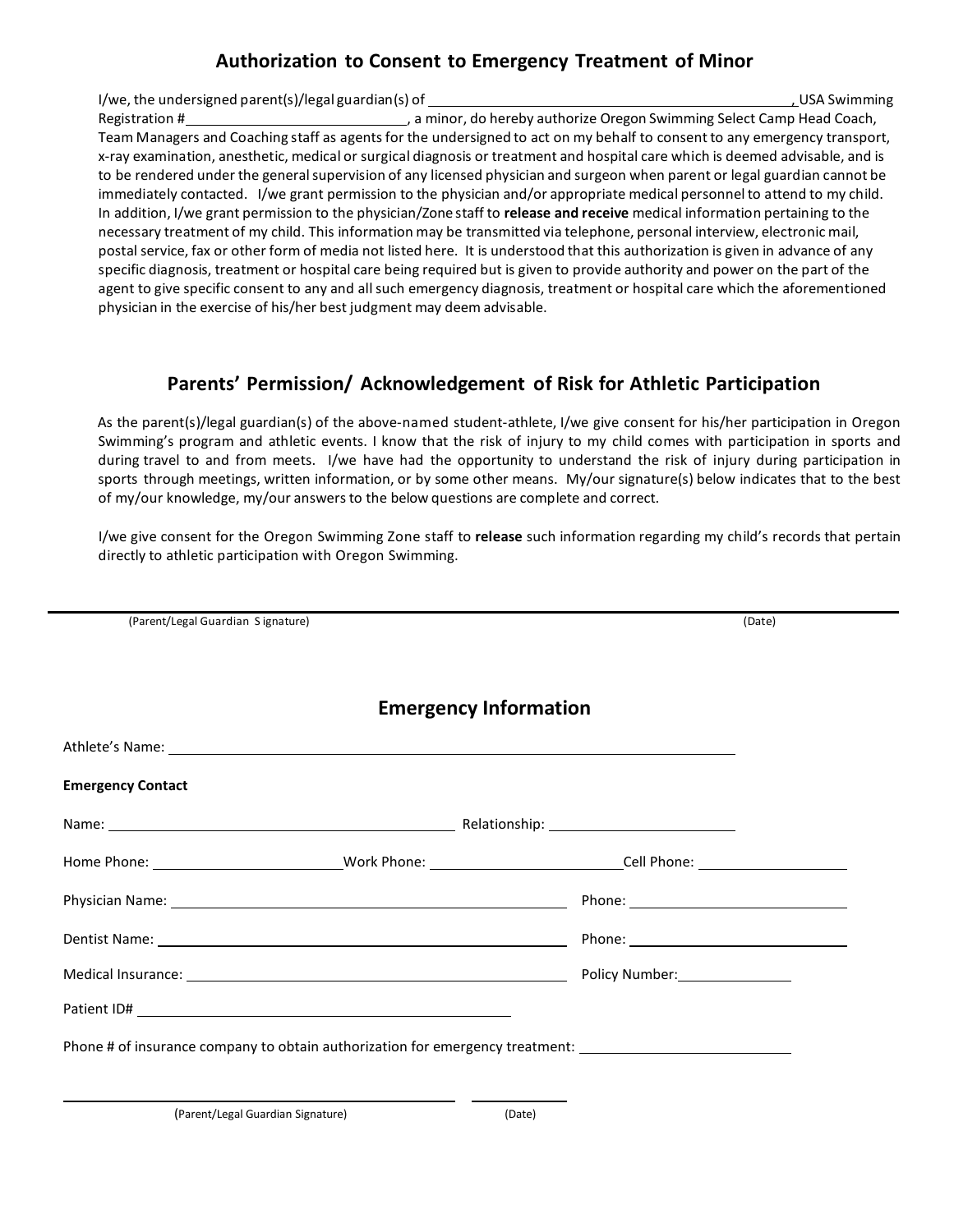# **2022 Oregon Swimming Western Zone Participant Athlete Medical History/Permission to Treat**

### **Allergies and Sensitivities**

Is there a history of any reaction or sicknessfollowing injection or oral administration of (fill yes or no):

| Penicillin                                     | <b>YES</b> | <b>NO</b> |
|------------------------------------------------|------------|-----------|
| Morphine, Codeine, Demerol, or other Narcotics | <b>YES</b> | NO.       |
| Novocain or other Anesthetics                  | <b>YES</b> | <b>NO</b> |
| Aspirin, Emperin or other Pain Remedies        | <b>YES</b> | NO.       |
| Sulfa Drugs                                    | <b>YES</b> | <b>NO</b> |
| Tetanus, Antioxin or other Serums              | <b>YES</b> | NO.       |
| <b>Adhesive Tape</b>                           | <b>YES</b> | <b>NO</b> |
| Iodine or Methiolate                           | <b>YES</b> | <b>NO</b> |

Any other drug or medication allergies? (Describe)

Any food allergies such as gluten, eggs, milk, chocolate? (Describe)

Any special diet? (Describe)

Allergy to insect bites, bee stings, other? (Describe)

Date of last Tetanus booster: \_\_\_\_\_\_

#### **Drugs Taken Recently**

Within the past 6 months has athlete taken:

| Cortisone ACTH                                | <b>YES</b> | NO.       |
|-----------------------------------------------|------------|-----------|
| Anticoagulants                                | <b>YES</b> | NO.       |
|                                               |            |           |
| Tranquilizers                                 | YES        | NO.       |
|                                               |            |           |
| Hypotensive (high blood pressure medications) |            | <b>NO</b> |
|                                               |            |           |

Has athlete ever received treatment for:

| Asthma                 | <b>YES</b> | NO.       |
|------------------------|------------|-----------|
| Rheumatism             | <b>YES</b> | NO.       |
| <b>Rheumatic Fever</b> | <b>YES</b> | <b>NO</b> |